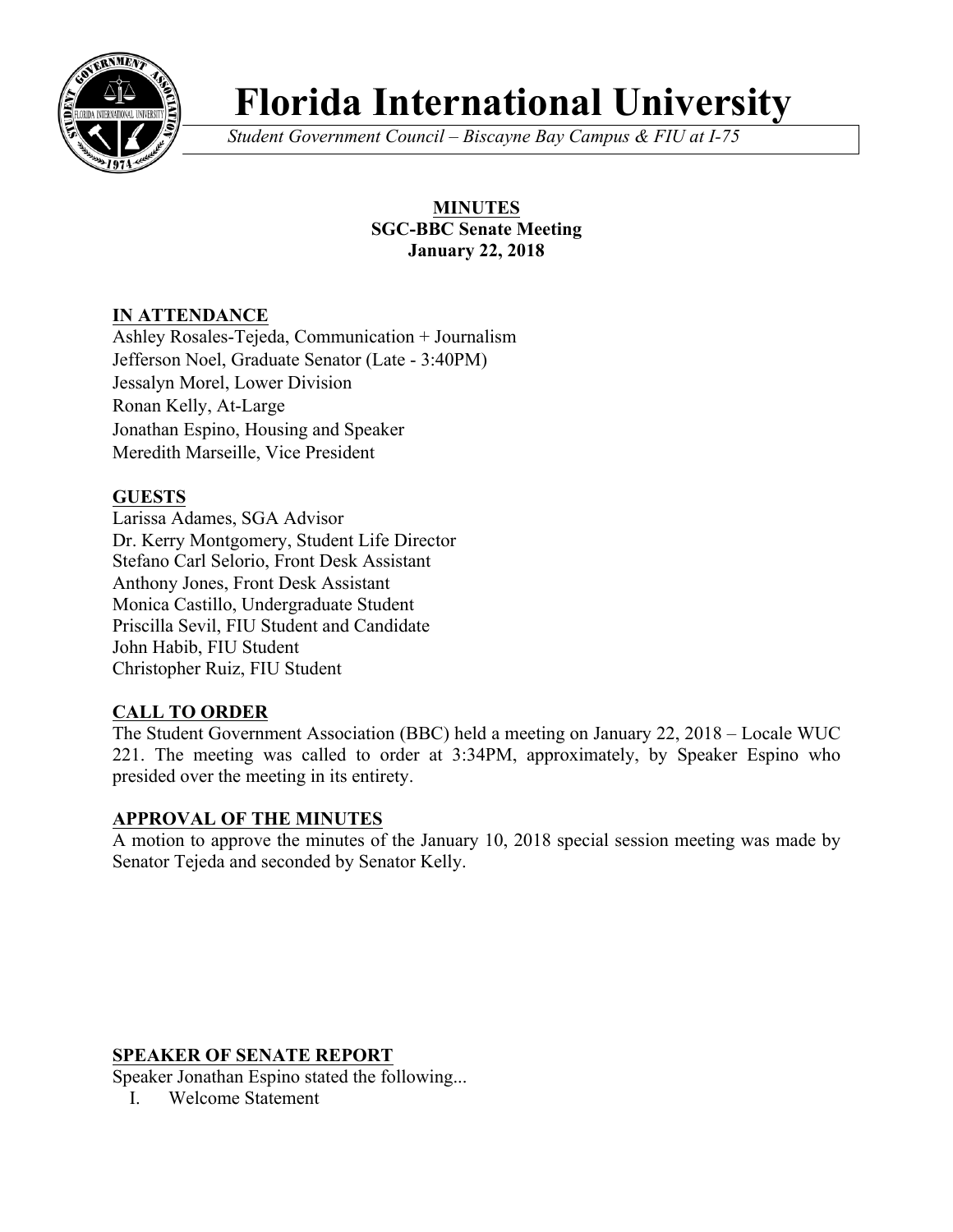- II. Priscilla Sevil would be presenting herself before the council today for the position of Lower Division Senator.
- III. The council received six new senate applications.
- IV. The Bayview Constitution was completed
- V. Speaker Espino announced that on February 14th, the Bayview health

#### **VICE PRESIDENT REPORT**

Vice President Meredith Marseille stated the following...

- I. Vice President Marseille announced that the first FIU-Biscayne Bay Campus President's Times Round Table meeting will be this Thursday. Afterwards the meetings will be held bi - weekly.
- II. Special Project Overview: Reflexology Path
	- A. We are in the process of making the path possible.

## **FINANCE CHAIR REPORT**

Senator Ronan Kelly stated the following...

I. Undergraduate Student, Monica Castillo will be presenting to the council a funds request for Mesocosm environment/research.

#### **RLJ CHAIR REPORT**

Senator Jessalyn Morel stated the following...

I. Currently looking for senators to be a part of the RLJ Chair committee.

## **STUDENT ADVOCACY CHAIR REPORT**

Student Advocacy Chair Ashley Rosales-Tejeda stated the following...

- I. Welcomed the rest of the council stating that she hoped everyone was starting the semester off right.
- II. Jose Marti Breakfast Scholarship A. January 29, 2018; 10:00 AM, WUC Ballroom

#### **ADVISOR REPORT**

FIU SGC-BBC Advisor Larissa Adames stated the following...

- I. Town Hall Meeting with President Rosenberg, February 12, 2pm-4pm, WUC
	- A. Wolfe University Center Theater
	- B. RSVP through OrgSync
- II. Please upload the council Office Hours and Class Schedules.
- III. Dr. Larry Lunsford will be coming to the Biscayne Bay Campus to discuss about the changes in the Student Code of Conduct.
- IV. Tabling Sign Up for Career Bash
- V. Jose Marti Breakfast Scholarship
	- A. The deadline for the scholarship is February 8, 2018.

## **OLD BUSINESS**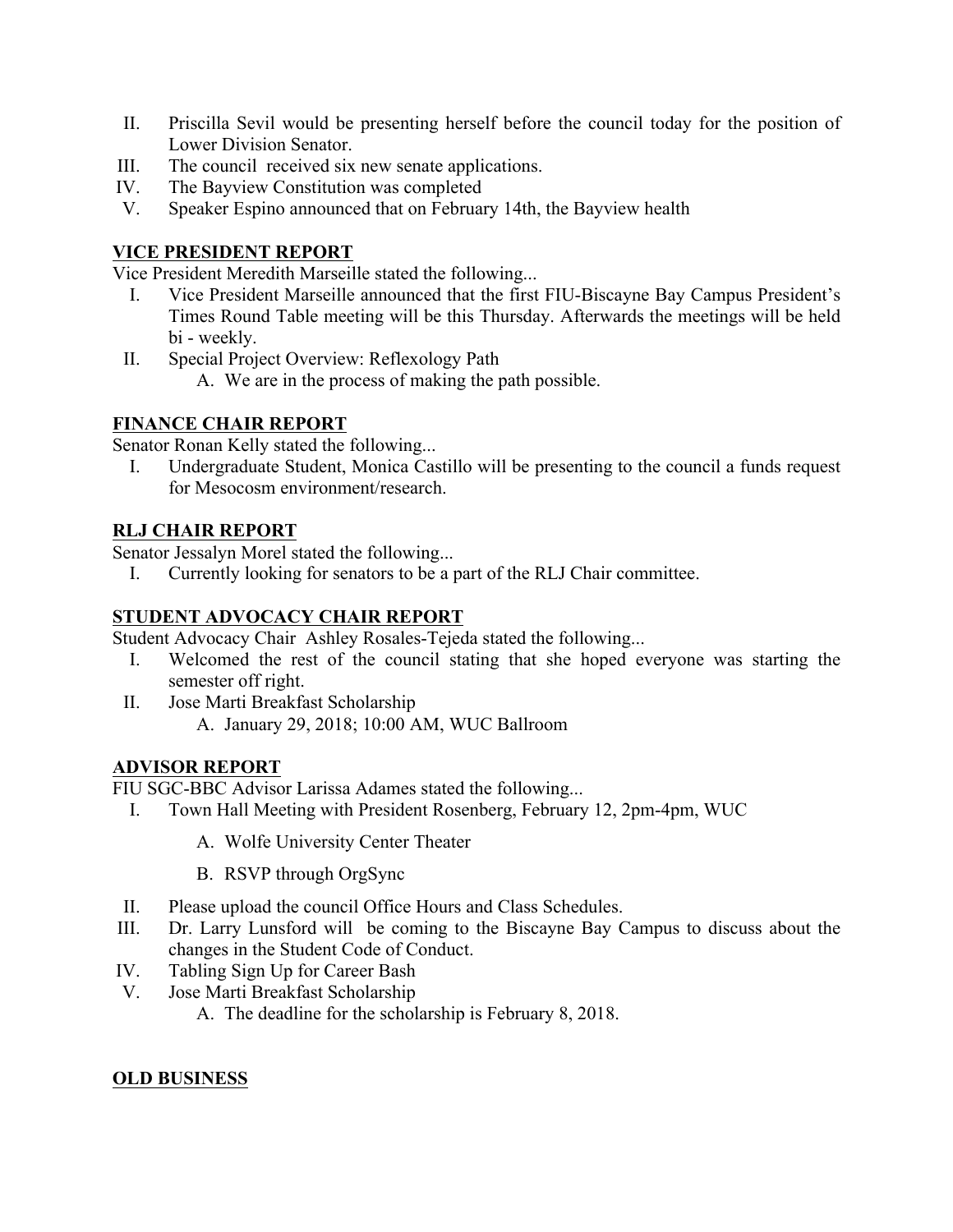I. Please refer to the APPROVAL OF THE MINUTES.

#### **NEW BUSINESS**

I. Appointments A. Priscilla Sevil

A motion to appoint Priscilla Sevil for Lower Division was made by Senator Jessalyn Morel and seconded by Senator Ashley Rosales-Tejeda.

The motion passed unanimously.

- AYE Ashley Rosales-Tejeda, Communication + Journalism
- AYE Jefferson Noel, Graduate Senator (Late 3:40PM)
- AYE Jessalyn Morel, Lower Division
- AYE Ronan Kelly, At-Large
- AYE Jonathan Espino, Housing and Speaker
	- B. Ryan Mignarary

A motion to amend the agenda to change the appointment for Ryan Mignarary to the next senate meeting was made by Senator Kelly and seconded by Senator Moral.

The motion passed unanimously.

II. Finance Request

A. Monica Castillo

A motion to allocate \$1,256.65 to Monica Castillo for testing the viability of the Mesocosm environment/research was made by Senator Ronan Kelly and seconded by Senator Jessalyn Morel.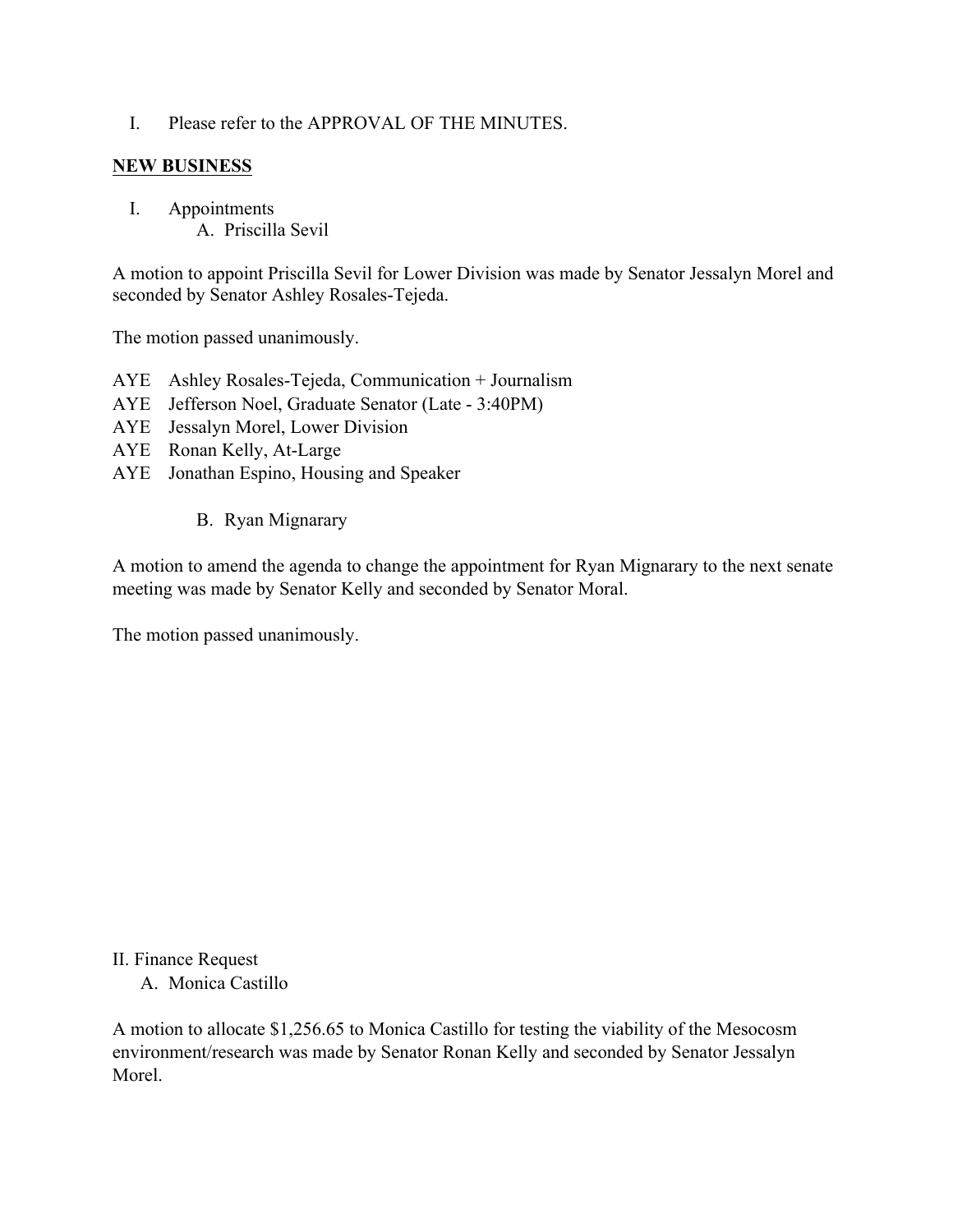The motion passed unanimously.

- AYE Ashley Rosales-Tejeda, Communication + Journalism
- AYE Jefferson Noel, Graduate Senator (Late 3:40PM)
- AYE Jessalyn Morel, Lower Division
- AYE Ronan Kelly, At-Large
- AYE Jonathan Espino, Housing and Speaker

III. Speaker Pro Tempore Nomination

A motion to amend the agenda for Nominations for Speaker Pro Tempore was made by Senator Jefferson Noel and seconded by Senator Ronan Kelly.

A motion to nominate Senator Jefferson Noel for Speaker Pro Tempore was made by Senator Ronan Kelly. Senator Jefferson Noel accepted the nomination for Speaker Pro Tempore.

A motion to appoint Senator Jefferson Noel for Speaker Pro Tempore was made by Senator Ronan Kelly and seconded by Senator Jessalyn Morel.

The motion passed unanimously.

- AYE Ashley Rosales-Tejeda, Communication + Journalism
- AYE Jefferson Noel, Graduate Senator (Late 3:40PM)
- AYE Jessalyn Morel, Lower Division
- AYE Ronan Kelly, At-Large
- AYE Jonathan Espino, Housing and Speaker

#### **ANNOUNCEMENTS**

- I. Tuesday Times Roundtable, January 23, WUC 159, 12:30-1:30pm
- II. Career Bash, January 23, Panther Square, 11am-1pm
- III. BBC Specific Hearings, January 26, WUC 155, 9:30am-4pm
- IV. Student Leadership Summit, February 3, 8:30am-4pm
- V. Town Hall Meeting with President Rosenberg, February 12, 2pm-4pm, WUC